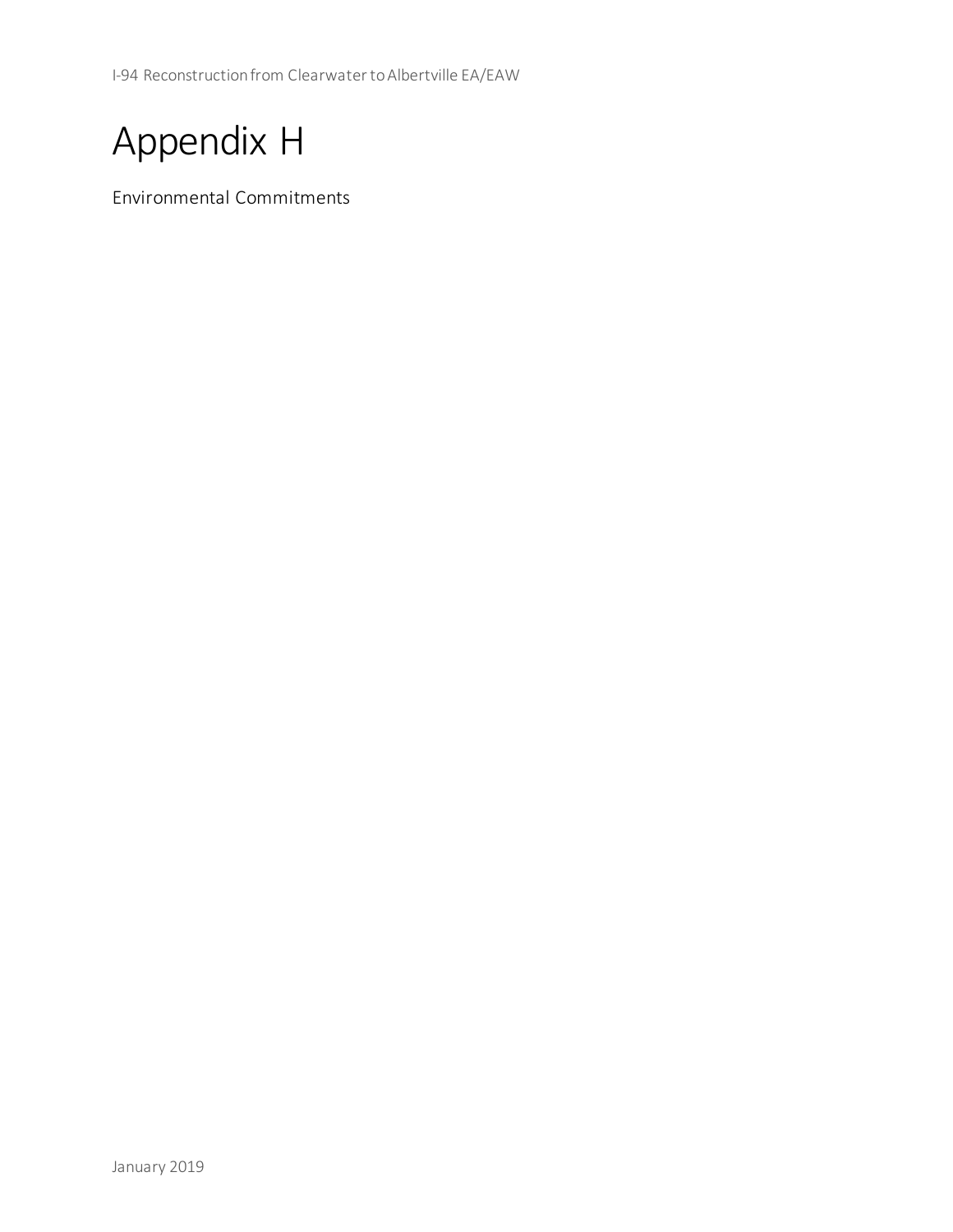# Environmental Commitments

The following environmental commitments include mitigation activities and public commitments made during NEPA/MEPA, environmental permit requirements, and other legal and regulatory requirements related to environmental compliance. This method of tracking environmental commitments from project scoping, into project design, and through construction, is necessary to: (1) ensure that environmental commitments are carried into final design, (2) help contractors comply with construction components, (3) track and document compliance, and (4) promote consistency. These commitments will be carried forward by MnDOT into final design and construction by incorporating them into an Environmental Management Plan using "Green Sheets" for environmental tracking.

# Fish and Wildlife

- • If 'in-water' work is required in DNR Public Waters, the project team will coordinate with the DNR and, if necessary, apply for and receive Public Waters Work Permit
- • If 'in-water' work is required, follow work in water restrictions (no work between March 15 and June 15)
- • If dewatering in excess of 10,000 gallons per day is expected, a dewatering permit will be applied for by the Contractor. Dewatering discharge will be treated to be free of suspended sediment before entering surface waters.
- • Identify Monticello Savanna as'Area of Environmental Sensitivity' on plans; if area is to be disturbed by construction:
	- o Protect and preserve vegetationaccording to MnDOT Spec 2572.3
	- o Utilize native seed mixes as developed by BWSR and MnDOT in 'Vegetation Establishment Recommendations'
	- o Use bio-netting as erosion control blanket
- • Identify Locke Lake and Fish Lake as "Designated Infested Waters" on project plans with notes prohibiting work within these waters
- • MnDOT is committing to the recommended tree removal guidelines set forth by the USFWS, to minimize potential impacts to Northern Long-eared bat habitat (see correspondence in Appendix A)

# Vegetation

- • Proper erosion and sediment control will be implemented as defined in the SWPPP (see the "Vegetation Establishment Letter" in Appendix A)
- • When working near trees/shrubs that warrant protection, place temporary fencing (MnDOT SPEC 2572.3A.1) and include plan sheet 5-297.302 in plan set to prevent areas near or under trees to not become staging areas
- Identify and eradicate noxious weeds before construction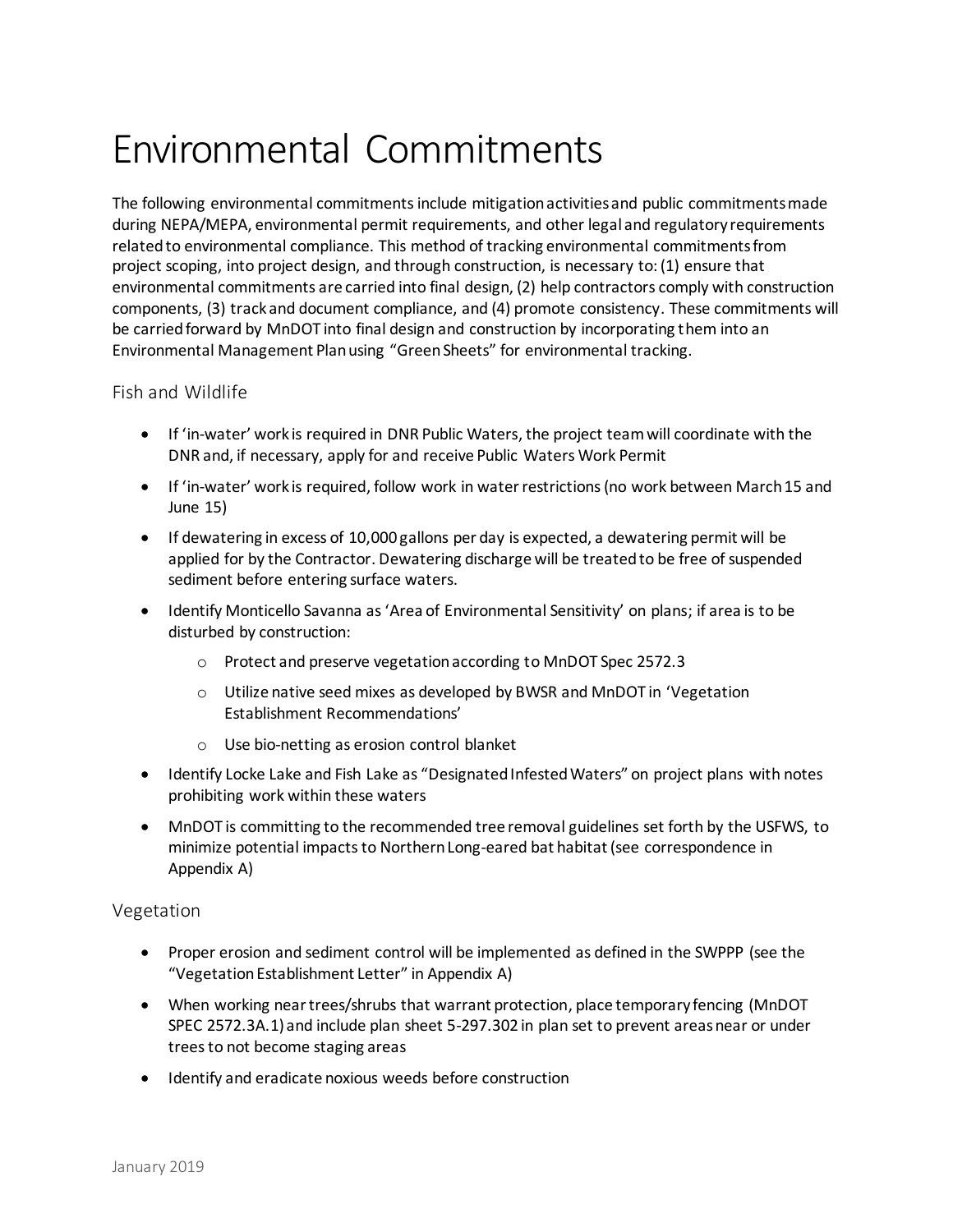## Wetlands

- Follow conditions specifically outlined in respective permits issued for the project
- • All wetland impacts are located within right-of-way owned by MnDOT; thus, MnDOT is the Local Government Unit (LGU) for all wetland impacts of this project
- All preserved wetland areas will be labeled on plan sheets as "Environmentally Sensitive Areas"
- As design continues, further reduction in wetland impact will be encouraged
- • The roadway cross section has been modified to use a 10-ft inside and outside paved shoulder rather than 12-ft to minimize wetland impacts
- • Inslopes have been reduced to 1:4 from Clearwater to Hasty (1:6 is standard) along outside shoulder to reduce width of overall cross section by at least eight feet
- • Inslopes beyond the clear zone were reduced to 1:2.5 for two wetland locations (Wetland 2 and Wetland 6)
- • Wetland impacts will be mitigated as directed by the permits issued for this project and will be coordinated via the Office of Environmental Stewardship

#### Wells

 • Known active wells near the construction limits will be labeled on plan sheets as sensitive resources to prevent impacts due to potential project changes during construction

## Contamination

- • Provide all excavation locations and depths to MnDOT'sContaminated MaterialsManagement Team prior to grading
- • During final design a Phase 2 investigation will be completed, as necessary, at the stormwater treatment area locations
- • Unknown materialsmay be encountered during construction that were not identified during the initial site investigations. A Construction Contingency plan (CCP) will be written and incorporated within the RAP, and it will discuss how to handle the unknowns that may be encountered.
- • A spill kit will be kept near any storage tanks. Appropriate measures will be taken during construction to avoid spills that could contaminate groundwater or surface water in the project area.
- • If a spill or leak were to occur during construction, the Project Engineer and Minnesota Duty Officer will be contacted and appropriate action to remediate will be taken immediately in accordance with MPCA guidelines and regulations in place at the time of project construction
- • If any demolition of buildings or bridges is added to this project, coordinate with the Regulated MaterialsUnit and obtain necessary demolition approvals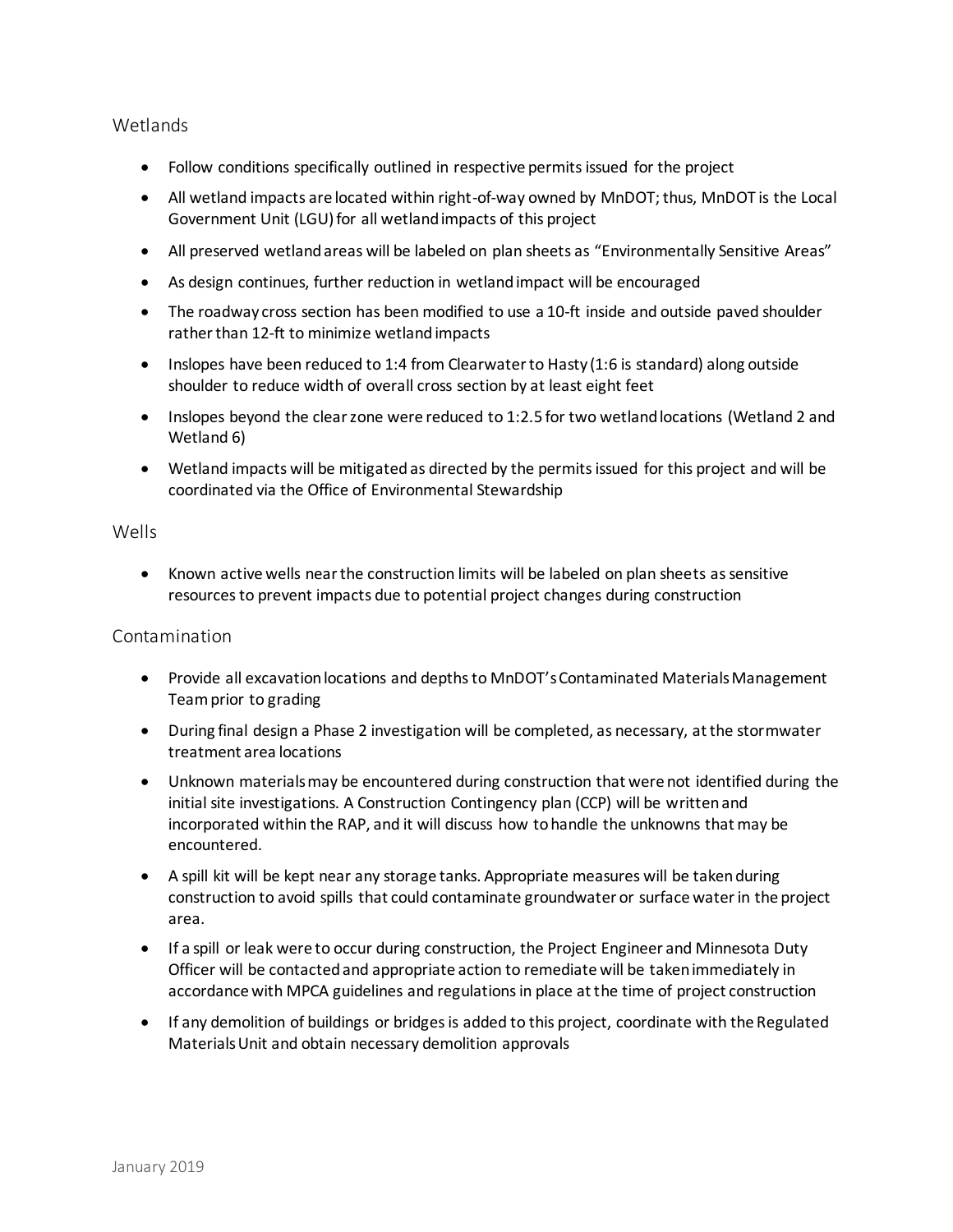# Erosion Control

- • A SWPPP will be developed for this project. All areas disturbed during construction would be revegetated in accordance with the SWPPP and related permitting requirements.
- • MnDOT will revegetate disturbed soils with native seed mixes in areas that are not proposed for mowed turf grass using the guidance developed by the Minnesota Board of Water and Soil Resources or the Vegetation Establishment Recommendations (MnDOT 2015)

#### Water Quality/Stormwater

 • The project will address stormwater management requirements by adding nine stormwater treatment areas that will be designed to meet water quality treatment requirements. The ponds will be maximized within the constraints of existing right-of-way to provide required treatment while avoiding wetlands and other resources of concern.

#### Section 404

 • The necessary permits will be obtained from the US Army Corps of Engineers through continued coordination and review. Permits will be obtained by project segment dependent on the construction schedule.

#### Construction Noise

 • High-impact noise construction activities will be limited in duration to the greatest extent possible. The use of pile drivers, jack hammers, and pavement sawing equipment will be prohibited during nighttime hours.

# Traffic Noise

- • Based on the noise wall analysis completed for the corridor, three noise walls met the feasibility and reasonableness criteria and are proposed as part of the project (Walls I1, O1, and S1). One existing noise wall will remain in-place and unchanged with the project.
- • Conduct voting process for Wall S1 as part of the first phase of construction (Clearwater to Monticello). When the project'sfinal design and public involvement process have been completed, MnDOT will make the final decision regarding noise wall installation.
- • Voting for Walls I1 and O1 will be conducted when that phase of the project is funded and planned for construction.
- • If conditions substantially change by the time the project reaches the final design stage, noise abatement measures may not be provided. If that occurs, receptors that would have received benefits from noise walls, and local officials will be notified of plans to eliminate or substantially modify a noise abatement measure prior to the final design process. This notification will explain any changes in site conditions, additional site information, any design changes implemented during the final design process, and noise wall feasibility and reasonableness.